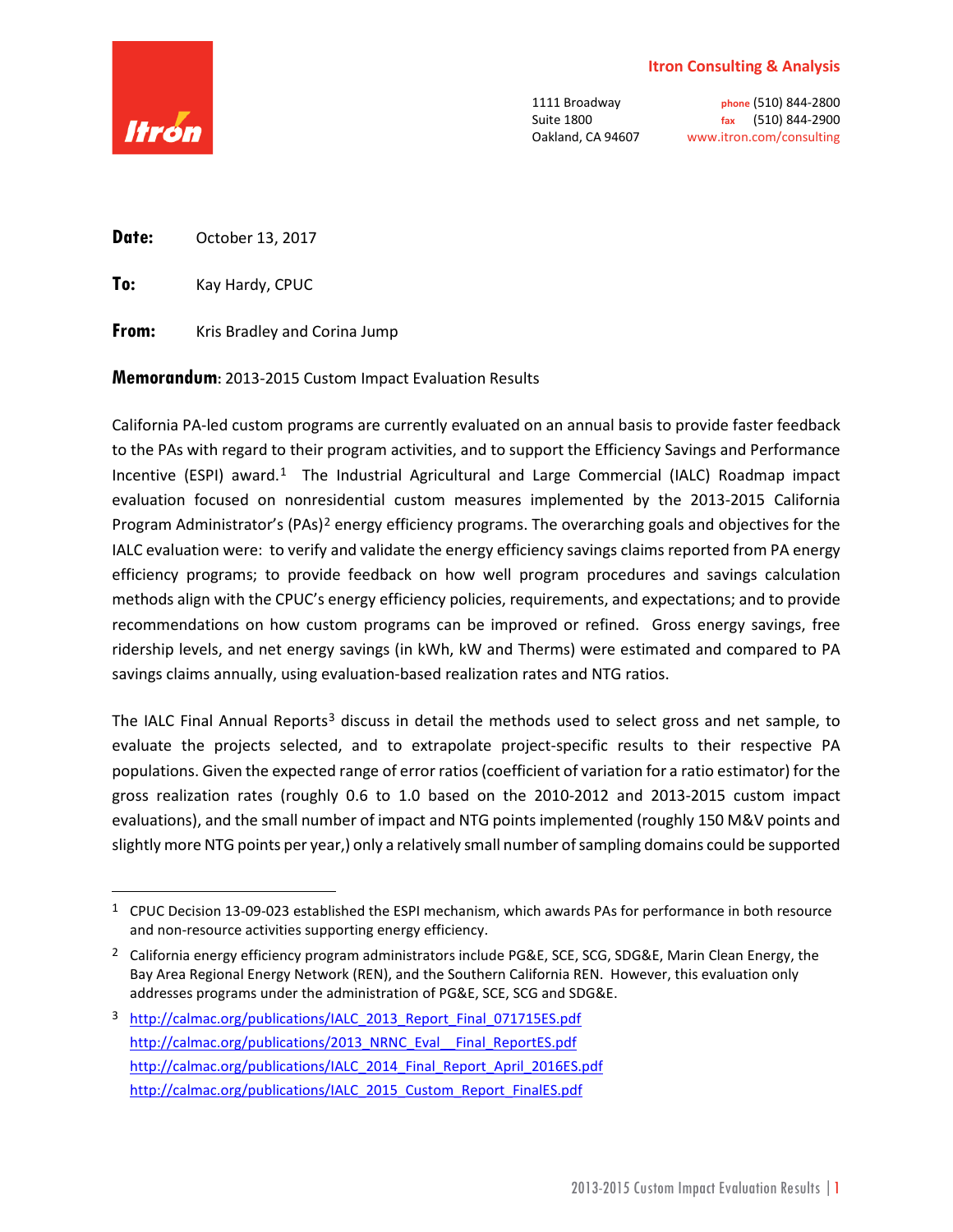#### **Itron Consulting & Analysis**



1111 Broadway **phone** (510) 844-2800 Suite 1800 **fax** (510) 844-2900 Oakland, CA 94607 www.itron.com/consulting

for each annual study. Since the IALC Custom evaluation was expected to provide results at the PA-level, M&V and NTG samples were designed and implemented at the PA-level. To allow evaluation of both electric and gas projects in a single domain (each) for PG&E and SDG&E, kWh electric savings and Therms gas savings at the project level were converted into source energy (MMBtu) savings for stratification and sampling purposes.<sup>[4](#page-1-0)</sup> Sampling and analysis on the basis of source energy savings were conducted for SCE and SCG as well, for consistency in reporting and easy comparison of results across the PAs. Analysis of M&V and NTG data yielded weighted MMBtu gross realization rates (GRRs) and net-to-gross ratios (NTGRs) for each PA, as well as weighted kW GRRs for PG&E, SCE and SDG&E. The annual MMBtu GRRs and NTGRs were used to estimate both electric kWh ex-post savings and gas Therm ex-post savings for each PA.

At the end of the 2013-2015 evaluation cycle, IALC had completed 513 impact (M&V) points and 575 free ridership (NTG) surveys. This memo presents the MMBtu GRR and NTGR results obtained by combining and analyzing the 2013, 2014 and 2015 samples and populations jointly. This is straightforward, because the sampling strategy and strata boundaries implemented for the 2013 evaluation were also used in the 2014 and 2015 evaluations. The memo then estimates the fuel-specific GRRs and NTGRs by analyzing the 2013-2015 electric and gas populations and sample completes separately from each other, by PA.

### **2013-2015 Combined MMBtu Gross Realization Rate and Net-to-Gross Results**

Lifecycle weighted MMBtu gross realization rates by PA for the 2013-2015 program cycle are presented graphically in Figure 1.

<span id="page-1-0"></span> <sup>4</sup> Conversion rates obtained from "*2001 Energy Efficiency Standards for Residential and Non-residential Buildings, California Energy Commission*," June 2001: 1 kWh = 10,239 Btu source energy; 1 Therm = 100,000 Btu source energy. 1 MMBtu =1,000,000 Btu.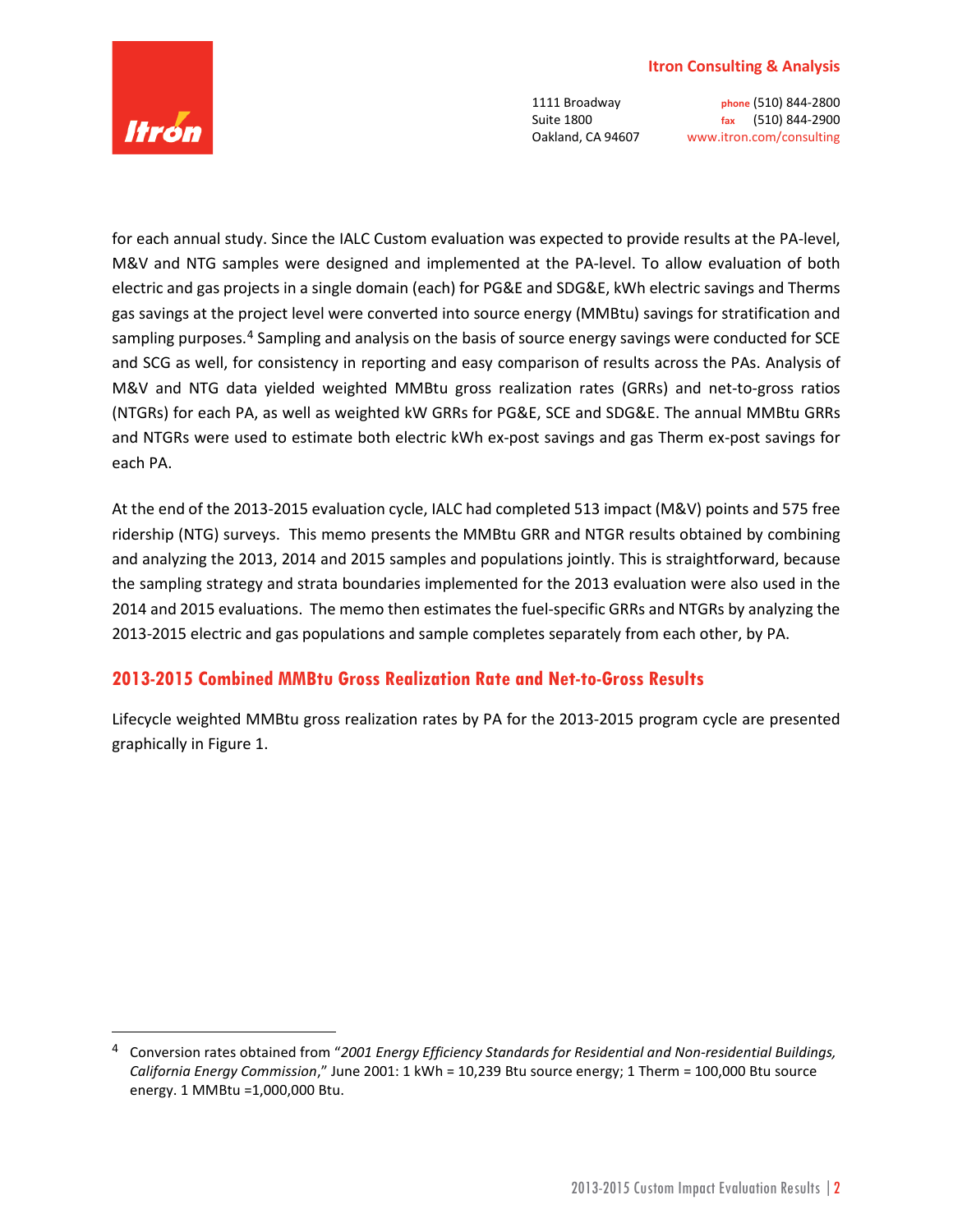

# **FIGURE 1: LIFECYCLE GROSS REALIZATION RATE RESULTS BY PA FOR COMBINED ELECTRIC AND GAS SAVINGS (MMBTU) FOR THE 2013-2015 PROGRAM CYCLE**



Combined 2013-2015 weighted average GRRs by PA at the 90 percent confidence level range between 0.40 and 0.75 for both lifecycle (LC) and first year (FY) GRR results, as shown in Table 1 below.

### **TABLE 1: WEIGHTED PROJECT LIFECYCLE AND FIRST YEAR GROSS REALIZATION RATES BY PA FOR COMBINED ELECTRIC AND GAS SAVINGS (MMBTU) FOR THE 2013-2015 PROGRAM CYCLE**

| PA          | <b>Population</b><br>Count | Sample<br>Count | $%$ of<br><b>Savings</b><br>Sampled | LC Mean<br><b>GRR</b> | ER   | LC 90%<br>Confidence<br>Interval | <b>FY Mean</b><br><b>GRR</b> | <b>FY 90%</b><br>Confidence<br>Interval |
|-------------|----------------------------|-----------------|-------------------------------------|-----------------------|------|----------------------------------|------------------------------|-----------------------------------------|
| <b>PGE</b>  | 3,891                      | 155             | 30%                                 | 0.64                  | 0.70 | $0.58$ to $0.70$                 | 0.68                         | 0.62 to 0.74                            |
| <b>SCE</b>  | 2.940                      | 142             | 33%                                 | 0.48                  | 1.03 | 0.41 to 0.55                     | 0.57                         | 0.50 to 0.64                            |
| <b>SDGE</b> | 609                        | 116             | 50%                                 | 0.62                  | 0.76 | 0.56 to 0.69                     | 0.68                         | 0.63 to 0.74                            |
| SCG         | 591                        | 98              | 67%                                 | 0.54                  | 0.93 | 0.47 to 0.62                     | 0.64                         | 0.58 to 0.71                            |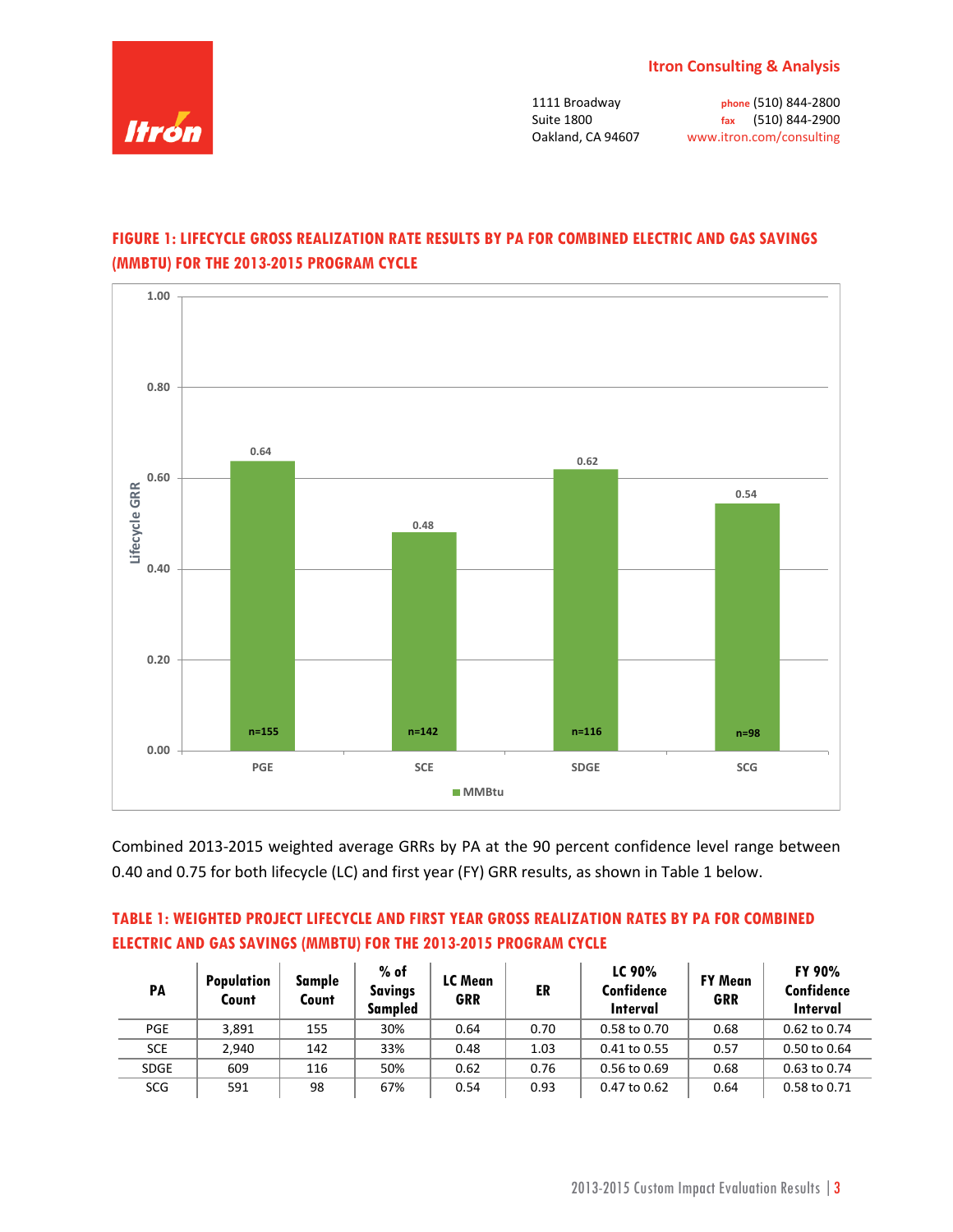

Net-to-gross ratios (NTGR) by PA for the 2013-2015 program cycle are presented graphically in Figure 2 and Table 2.

## **FIGURE 2: NET-TO-GROSS RATIOS BY PA FOR COMBINED ELECTRIC AND GAS SAVINGS (MMBTU) FOR THE 2013- 2015 PROGRAM CYCLE**



# **TABLE 2: NET-TO-GROSS RATIOS BY PA FOR COMBINED ELECTRIC AND GAS SAVINGS (MMBTU) FOR THE 2013- 2015 PROGRAM CYCLE**

|                                | <b>Weighted Average Net-to-Gross Ratios</b> |                  |                  |                         |  |  |  |
|--------------------------------|---------------------------------------------|------------------|------------------|-------------------------|--|--|--|
| <b>Results</b>                 | <b>PGE</b>                                  | <b>SCE</b>       | <b>SDG&amp;E</b> | <b>SCG</b>              |  |  |  |
| Weighted NTGR                  | 0.54                                        | 0.53             | 0.53             | 0.63                    |  |  |  |
| 90 Percent Confidence Interval | $0.52$ to $0.56$                            | $0.51$ to $0.55$ | $0.50$ to $0.56$ | $0.60 \text{ to } 0.66$ |  |  |  |
| <b>Relative Precision</b>      | 0.04                                        | 0.04             | 0.06             | 0.04                    |  |  |  |
| n NTGR Completes               | 172                                         | 161              | 122              | 119                     |  |  |  |
| N Sampling Units               | 3,891                                       | 2,940            | 609              | 591                     |  |  |  |
| Error ratio (ER)               | 0.35                                        | 0.35             | 0.43             | 0.32                    |  |  |  |
| Percent of Savings Sampled     | 33%                                         | 32%              | 46%              | 52%                     |  |  |  |

#### **Weighted Average Net-to-Gross Ratios**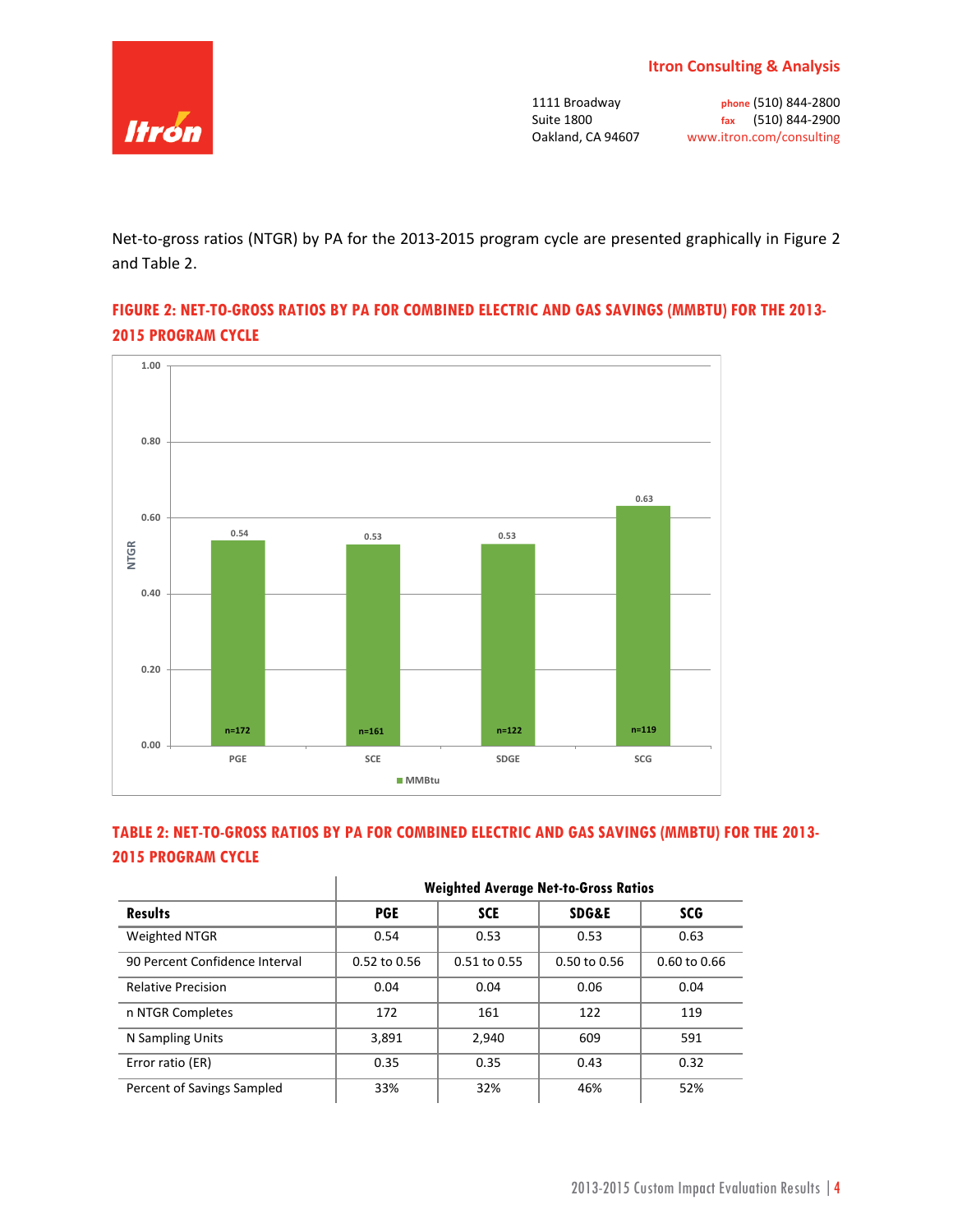

The overall lifecycle net evaluation realization rates (the ratio of net lifecycle evaluated savings to program estimated gross lifecycle savings) for combined electric and gas savings (MMBtu) are presented in Figure 3 and Table 3. The lifecycle net realization rates for nonresidential custom projects during the 2013-2015 program cycle vary between 0.26 and 0.34.

# **FIGURE 3: LIFECYCLE NET REALIZATION RATE RESULTS BY PA FOR COMBINED ELECTRIC AND GAS SAVINGS (MMBTU) FOR THE 2013-2015 PROGRAM CYCLE**



# **TABLE 3: NET REALIZATION RATES BY PA FOR COMBINED ELECTRIC AND GAS SAVINGS (MMBTU) FOR THE 2013- 2015 PROGRAM CYCLE**

|                                | <b>Lifecycle Net Realization Rate</b> |                  |                  |              |  |  |  |
|--------------------------------|---------------------------------------|------------------|------------------|--------------|--|--|--|
| <b>Results</b>                 | <b>PGE</b>                            | <b>SCE</b>       | <b>SDG&amp;E</b> | <b>SCG</b>   |  |  |  |
| Net Realization Rate           | 0.35                                  | 0.26             | 0.33             | 0.34         |  |  |  |
| 90 Percent Confidence Interval | 0.31 to 0.38                          | $0.21$ to $0.30$ | $0.29$ to $0.37$ | 0.29 to 0.39 |  |  |  |
| <b>Relative Precision</b>      | 0.06                                  | 0.07             | 0.07             | 0.08         |  |  |  |

 $\mathbb{I}$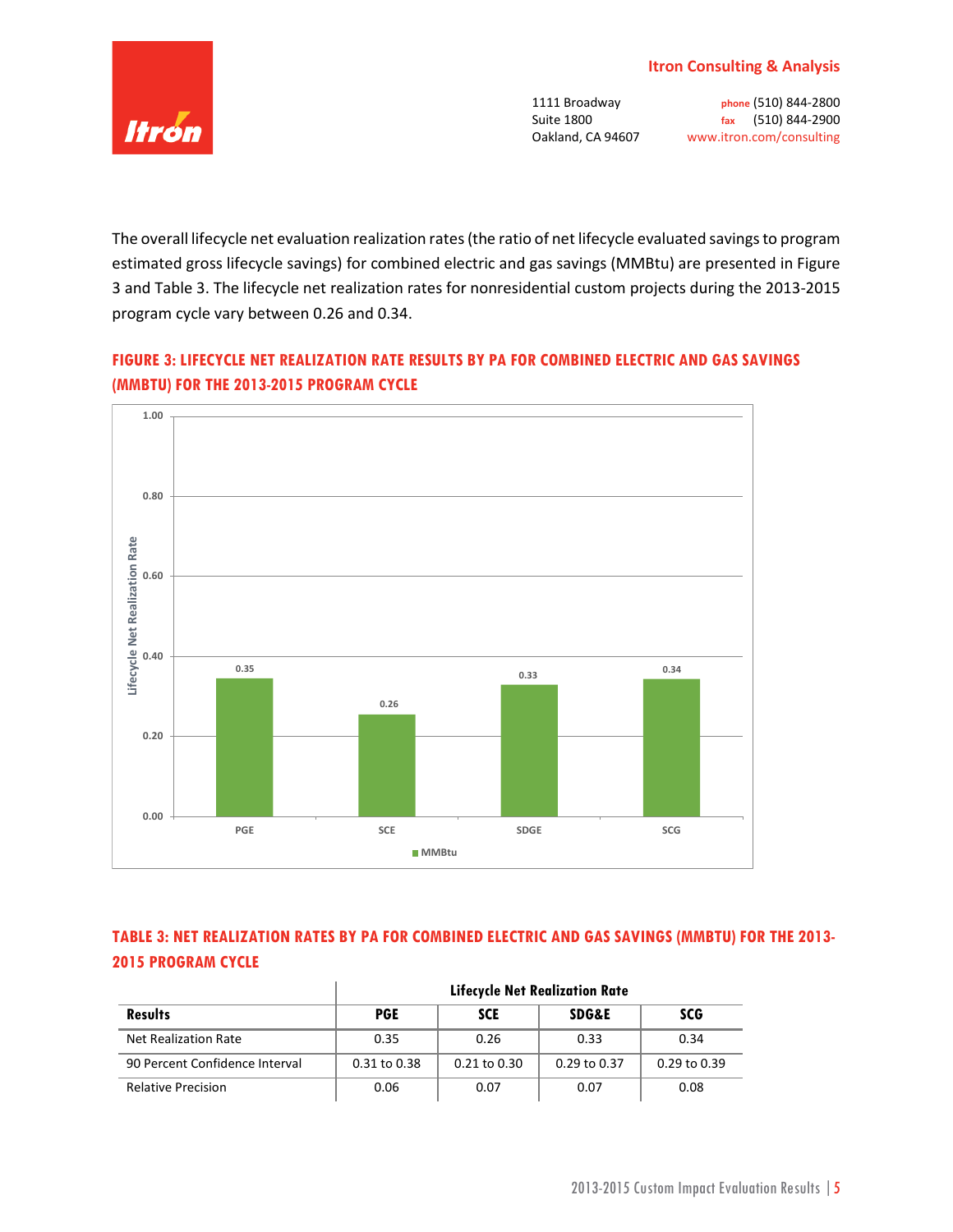

## **2013-2015 Fuel-Specific Results**

Even though the IALC evaluation had limited sample sizes that could not support annual fuel-specific results, the substantial number of M&V projects and NTG interviews completed over the 2013-2015 cycle can be analyzed together to estimate fuel-specific realization rates (GRRs) and free ridership rates (NTGRs). It is important to note that, because the data analyzed (M&V and NTG completes) were obtained following MMBtu-based sample design and sample selection, this analysis is not completely equivalent to fuel-specific evaluation. In other words: had the evaluation conducted a fuel-specific study rather than a combined electric and gas (MMBtu)-based evaluation, the sample selection and resulting representation of each fuel would have been different.

The evaluation defined the sampling unit as an individual project (from one or more records) installed by a specific PA program at a specific site. MMBtu-based evaluation converted both the electric (kWh) and the gas (Therms) portions of savings into one project-specific total energy (MMBtu) savings number, and analyzed all projects together, on the basis of total energy savings. In fuel-specific evaluation a kWh-only project contributes only to the electric analysis; a Therms-only project contributes only to the gas analysis; and a dual-fuel project contributes both to the electric and the gas analyses. This is true for both the population of projects and the sampled (completed) projects.

After separating the electric and gas components of each project (where necessary) the 3-year population data for each PA-fuel domain (PGE electric, PGE gas, SCE electric, SDGE electric, SDGE gas, SCG gas) were used to stratify projects into five strata, with each stratum containing approximately 20% of the total PA savings. Note that only positive kWh and Therm savings were included when setting strata boundaries. Table 4 shows the electric strata boundaries by PA, and Table 5 shows the gas strata boundaries by PA.

|                |                             | <b>PGE</b>                  |                             | <b>SCE</b>                  | <b>SDGE</b>                 |                             |
|----------------|-----------------------------|-----------------------------|-----------------------------|-----------------------------|-----------------------------|-----------------------------|
| <b>Stratum</b> | <b>Lower Bound</b><br>(kWh) | <b>Upper Bound</b><br>(kWh) | <b>Lower Bound</b><br>(kWh) | <b>Upper Bound</b><br>(kWh) | <b>Lower Bound</b><br>(kWh) | <b>Upper Bound</b><br>(kWh) |
|                | 1,874,214                   | $\infty$                    | 3,787,272                   | $\infty$                    | 1,922,789                   | $\infty$                    |
|                | 848,700                     | 1,874,214                   | 1,240,374                   | 3,787,272                   | 874,271                     | 1,922,789                   |
| 3              | 463,955                     | 848,700                     | 570,657                     | 1,240,374                   | 491,302                     | 874,271                     |
| 4              | 188,679                     | 463,955                     | 209,056                     | 570,657                     | 211,663                     | 491,302                     |
| 5              | 0                           | 188,679                     | 0                           | 209,056                     | $\Omega$                    | 211,663                     |

### **TABLE 4: 2013-2015 ELECTRIC STRATA BOUNDARIES BY PA**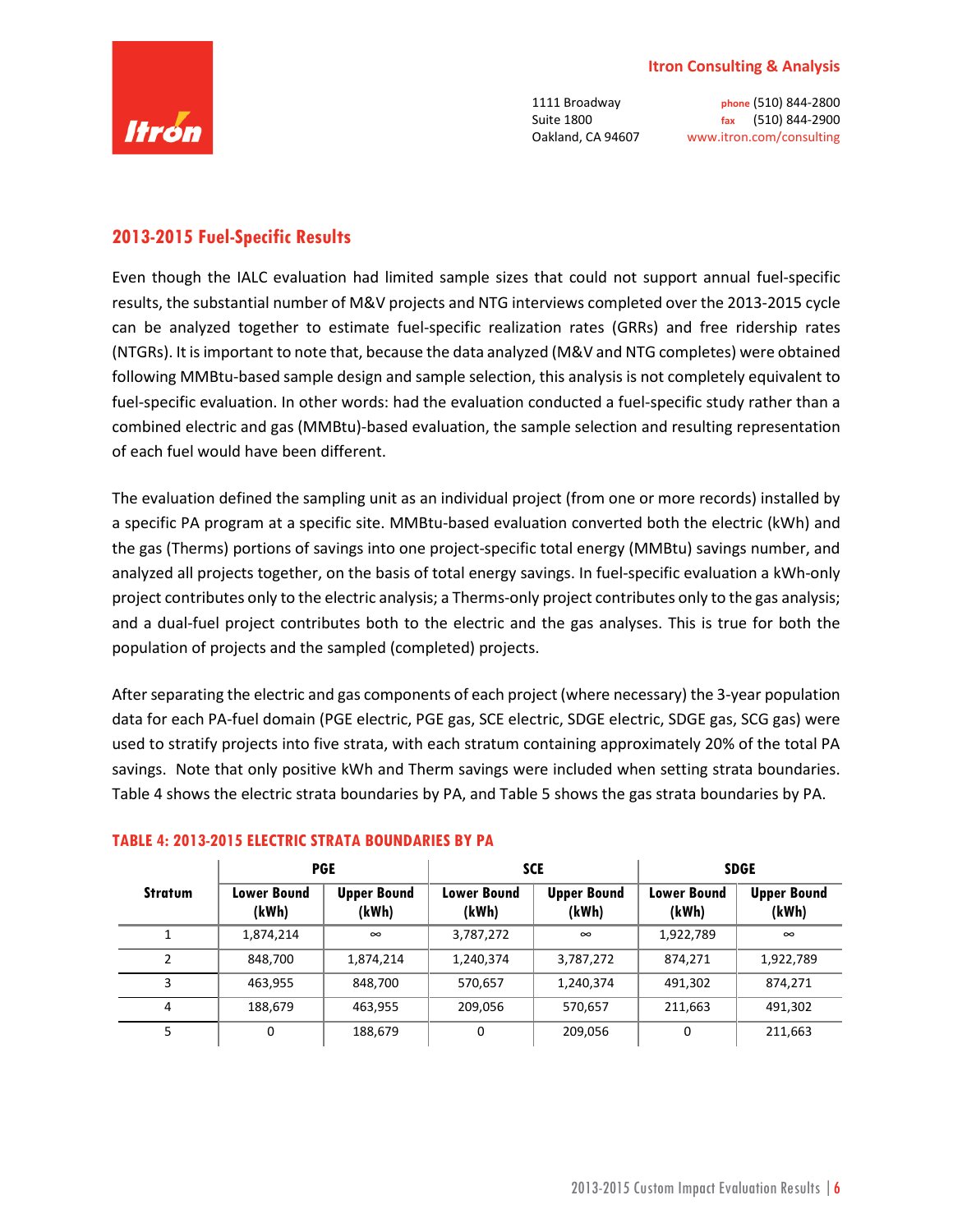

|                | <b>PGE</b>              |                                |                                | <b>SDGE</b>                    | <b>SCG</b>                     |                                |
|----------------|-------------------------|--------------------------------|--------------------------------|--------------------------------|--------------------------------|--------------------------------|
| <b>Stratum</b> | Lower Bound<br>(Therms) | <b>Upper Bound</b><br>(Therms) | <b>Lower Bound</b><br>(Therms) | <b>Upper Bound</b><br>(Therms) | <b>Lower Bound</b><br>(Therms) | <b>Upper Bound</b><br>(Therms) |
|                | 1,055,525               | $\infty$                       | 179,116                        | $\infty$                       | 1,209,716                      | $\infty$                       |
| 2              | 494.323                 | 1,055,525                      | 116,699                        | 179.116                        | 784,537                        | 1,209,716                      |
| 3              | 294.267                 | 494,323                        | 42.706                         | 116,699                        | 281,759                        | 784,537                        |
| 4              | 80,081                  | 294,267                        | 19,643                         | 42,706                         | 90,331                         | 281,759                        |
| 5              | 0                       | 80,081                         | 0                              | 19,643                         | 0                              | 90,331                         |

### **TABLE 5: 2013-2015 GAS STRATA BOUNDARIES BY PA**

Please note that even though SCE claimed mostly electric projects in 2013-2015, the combined electric and gas evaluation also included the limited gas savings that were claimed by SCE. However, for the fuelspecific analysis it was found that the gas domain for SCE has very few projects, and there are very few completes among the M&V and NTG samples; a fuel-specific gas analysis is not possible for SCE. Due to the re-stratification of projects into five equal electric strata, and the omission of gas savings, the electric results presented below for SCE will be somewhat different than the corresponding MMBtu-based results.

Once the strata boundaries were defined, M&V and NTGR completed projects were placed in strata, and GRR and NTGR analysis was conducted on a fuel-specific basis following the methodology described for the IALC evaluation. Since sample design and selection were based on MMBtu strata definitions, the resulting distribution of completes into the electric and gas strata was somewhat uneven. Lifecycle GRRs by PA and fuel are presented in Figure 4 and Table 6. MMBtu Lifecycle GRRs are also included in Figure 4 for comparison purposes.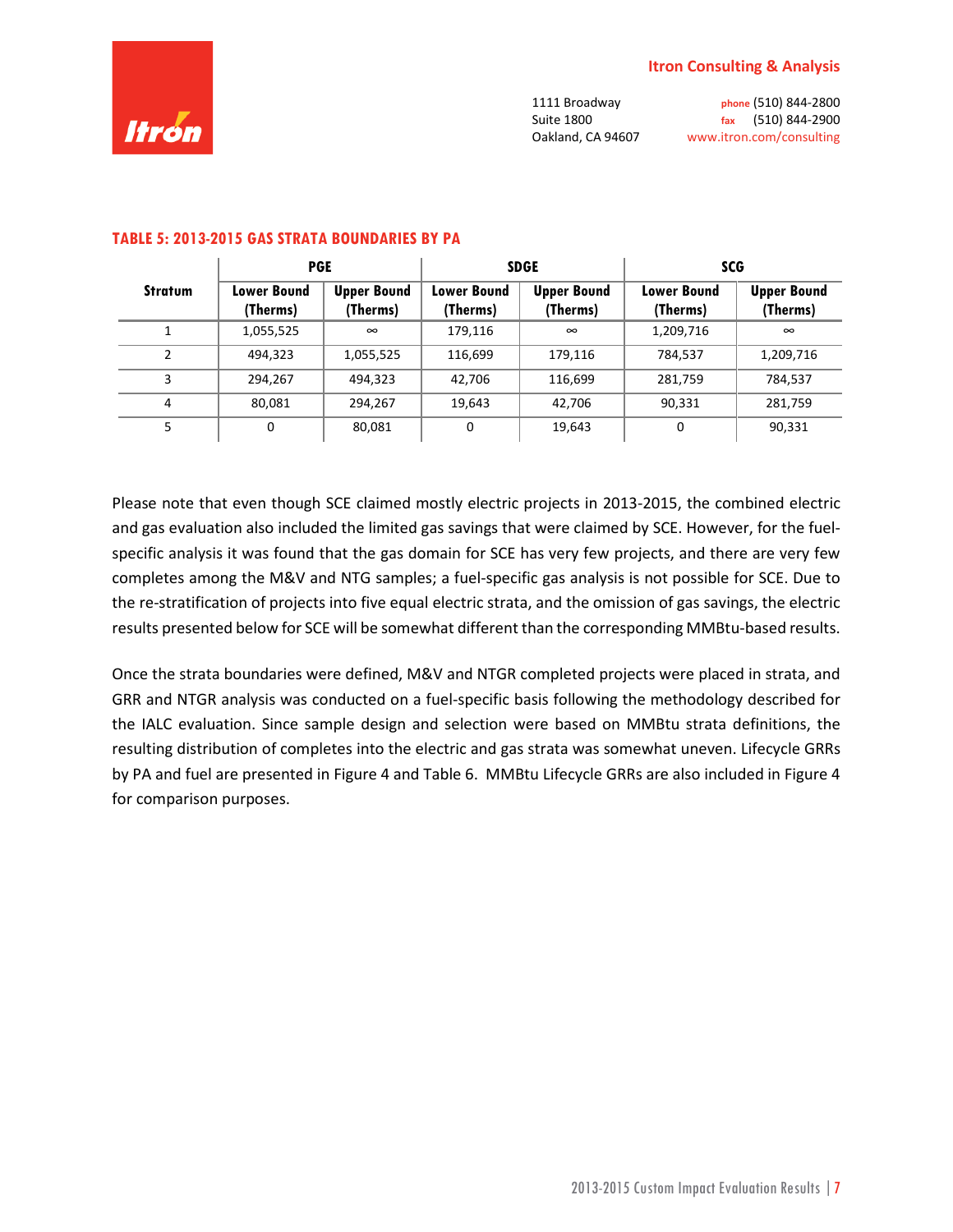



### **FIGURE 4: LIFECYCLE GROSS REALIZATION RATE RESULTS BY PA AND FUEL FOR THE 2013-2015 PROGRAM CYCLE**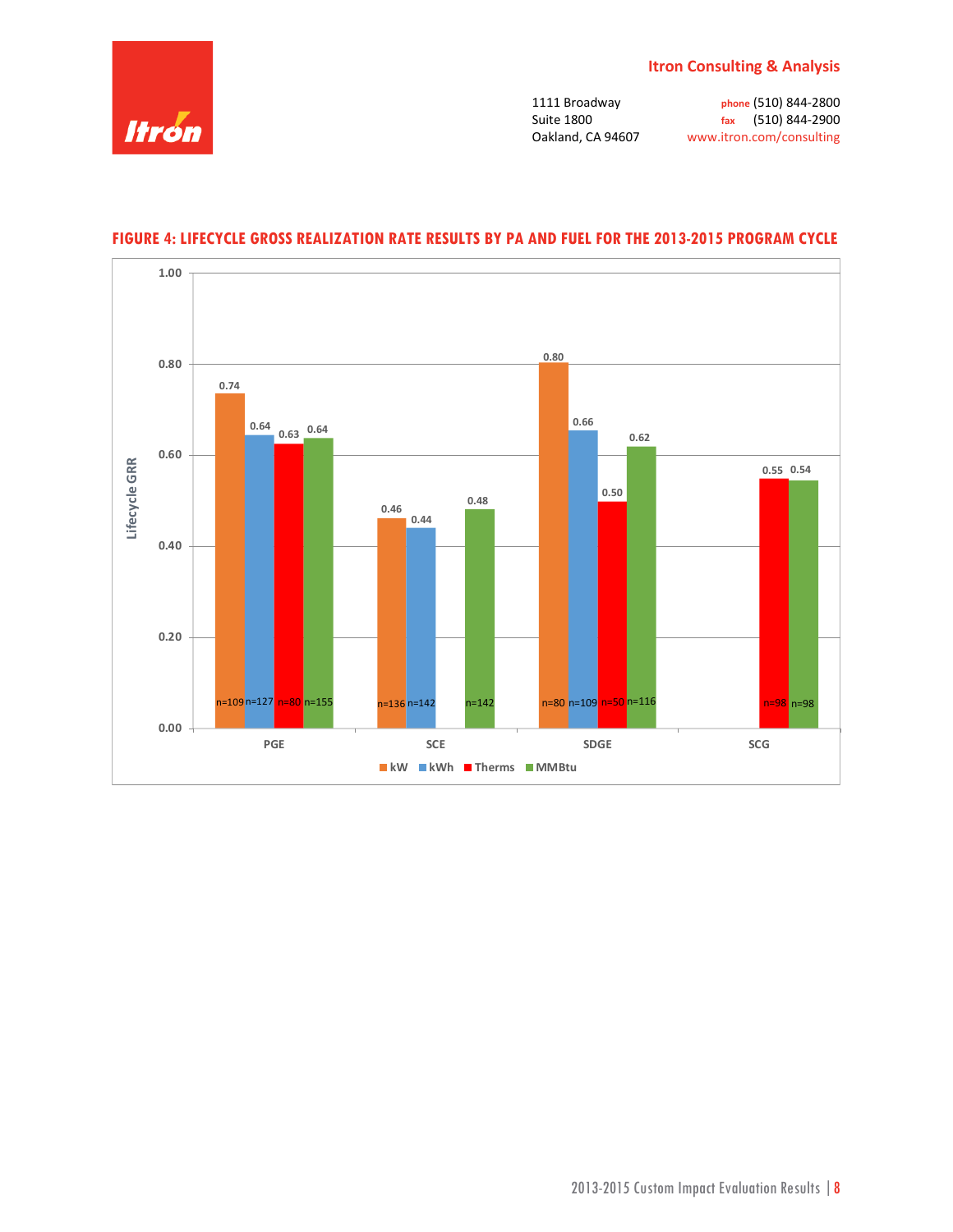

1111 Broadway **phone** (510) 844-2800 Suite 1800 **fax** (510) 844-2900

Oakland, CA 94607 www.itron.com/consulting

| <b>Metric</b>   | <b>Population</b><br>Count | Sample<br>Count | $%$ of<br><b>Savings</b><br><b>Sampled</b> | LC Mean<br><b>GRR</b> | ER   | LC 90%<br>Confidence<br>Interval | FY<br>Mean<br>GRR | FY 90%<br>Confidence<br><b>Interval</b> |  |
|-----------------|----------------------------|-----------------|--------------------------------------------|-----------------------|------|----------------------------------|-------------------|-----------------------------------------|--|
| <b>PG&amp;E</b> |                            |                 |                                            |                       |      |                                  |                   |                                         |  |
| kWh             | 3,511                      | 127             | 19%                                        | 0.64                  | 0.97 | 0.56 to 0.73                     | 0.68              | 0.61 to 0.76                            |  |
| kW              | 2,982                      | 109             | 16%                                        | 0.74                  | 2.58 | 0.44 to 1.03                     | 0.75              | 0.53 to 0.97                            |  |
| <b>Therms</b>   | 1,002                      | 80              | 46%                                        | 0.63                  | 0.54 | $0.57$ to $0.69$                 | 0.64              | 0.58 to 0.70                            |  |
|                 | <b>SCE</b>                 |                 |                                            |                       |      |                                  |                   |                                         |  |
| kWh             | 2,928                      | 142             | 33%                                        | 0.44                  | 0.98 | 0.38 to 0.50                     | 0.53              | 0.47 to 0.59                            |  |
| kW              | 2,659                      | 136             | 27%                                        | 0.46                  | 1.56 | 0.37 to 0.56                     | 0.54              | 0.44 to 0.63                            |  |
|                 |                            |                 |                                            | <b>SDGE</b>           |      |                                  |                   |                                         |  |
| kWh             | 557                        | 109             | 47%                                        | 0.66                  | 0.87 | 0.58 to 0.74                     | 0.71              | 0.65 to 0.78                            |  |
| kW              | 375                        | 80              | 35%                                        | 0.80                  | 1.17 | 0.65 to 0.96                     | 0.79              | 0.68 to 0.91                            |  |
| <b>Therms</b>   | 206                        | 50              | 58%                                        | 0.50                  | 1.31 | 0.37 to 0.63                     | 0.60              | 0.49 to 0.70                            |  |
|                 | <b>SCG</b>                 |                 |                                            |                       |      |                                  |                   |                                         |  |
| Therms          | 591                        | 98              | 67%                                        | 0.55                  | 0.92 | 0.47 to 0.63                     | 0.65              | 0.59 to 0.72                            |  |

### **TABLE 6: WEIGHTED PROJECT LIFECYCLE AND FIRST YEAR GROSS REALIZATION RATES BY PA AND FUEL FOR THE 2013-2015 PROGRAM CYCLE**

A comparison with the combined electric and gas (MMBtu) GRRs shown in Table 1 indicates the following:

- For PGE the lifecycle kWh and Therm GRRs (0.64 and 0.63) are very similar to the MMBtu GRR (0.64). PGE lifecycle energy savings are 56% electric and 44% gas.
- **For SCE the lifecycle kWh GRR (0.44) is somewhat lower than the MMBtu GRR (0.48). Since the** SCE lifecycle energy savings are 99% electric and 1% gas, this result is mostly attributed to the restratification of the 2013-2015 electric savings into five equal strata for kWh analysis purposes, rather than to the exclusion of Therm savings from this analysis.
- For SDGE the lifecycle kWh GRR  $(0.66)$  is somewhat higher and the Therm GRR  $(0.50)$  is somewhat lower than the MMBTU GRR (0.62). SDGE lifecycle energy savings are 78% electric and 22% gas.
- **For SCG the lifecycle Therm GRR (0.55) is very slightly higher than the MMBtu GRR (0.54). Since** SCG savings are 100% gas, this is also due to the re-stratification of the 2013-2015 savings into five equal strata for Therm analysis purposes.

Net-to-gross ratios by PA and fuel are presented in Figure 5 and Table 7.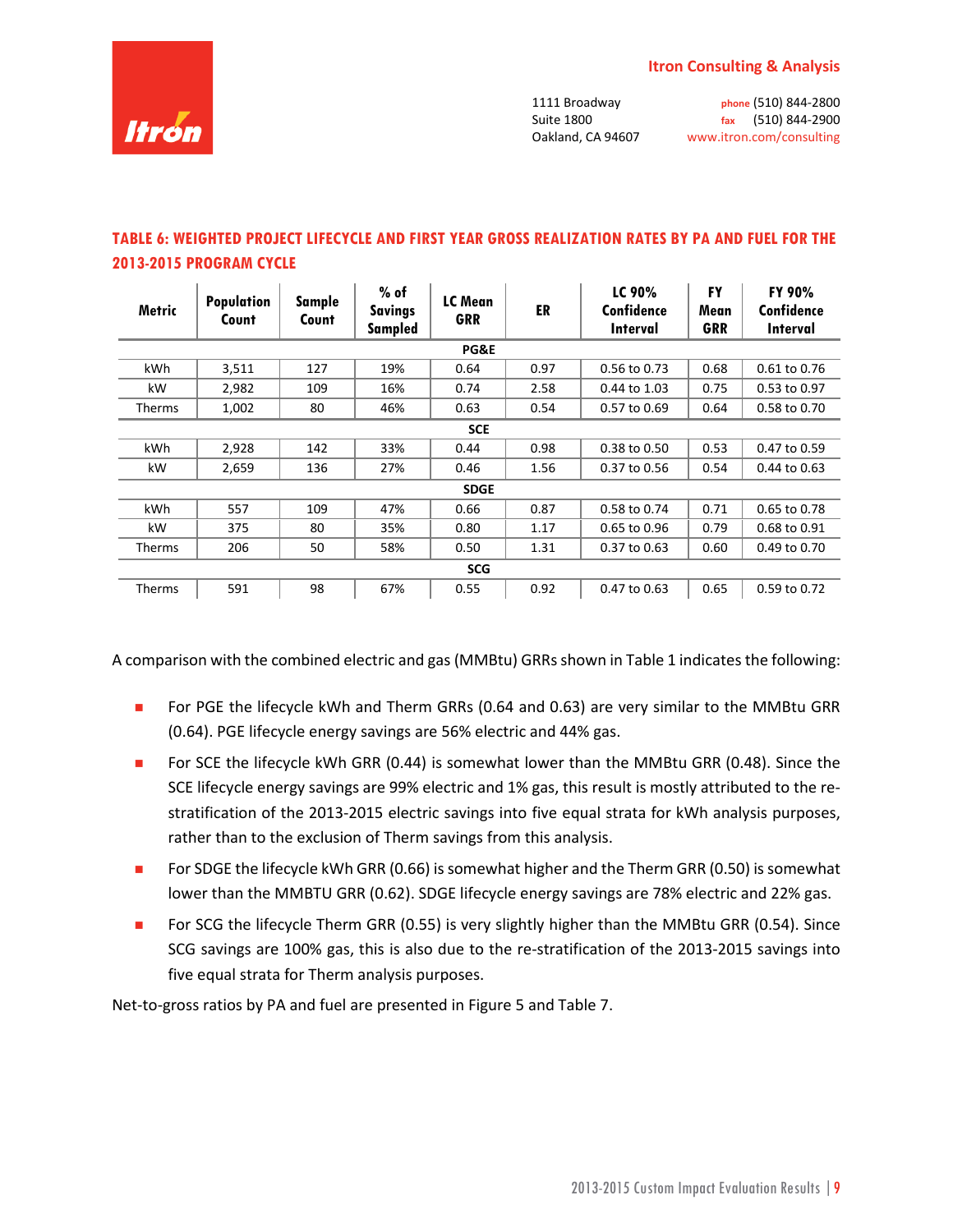



### **FIGURE 5: NET-TO-GROSS RATIOS BY PA AND FUEL FOR THE 2013-2015 PROGRAM CYCLE**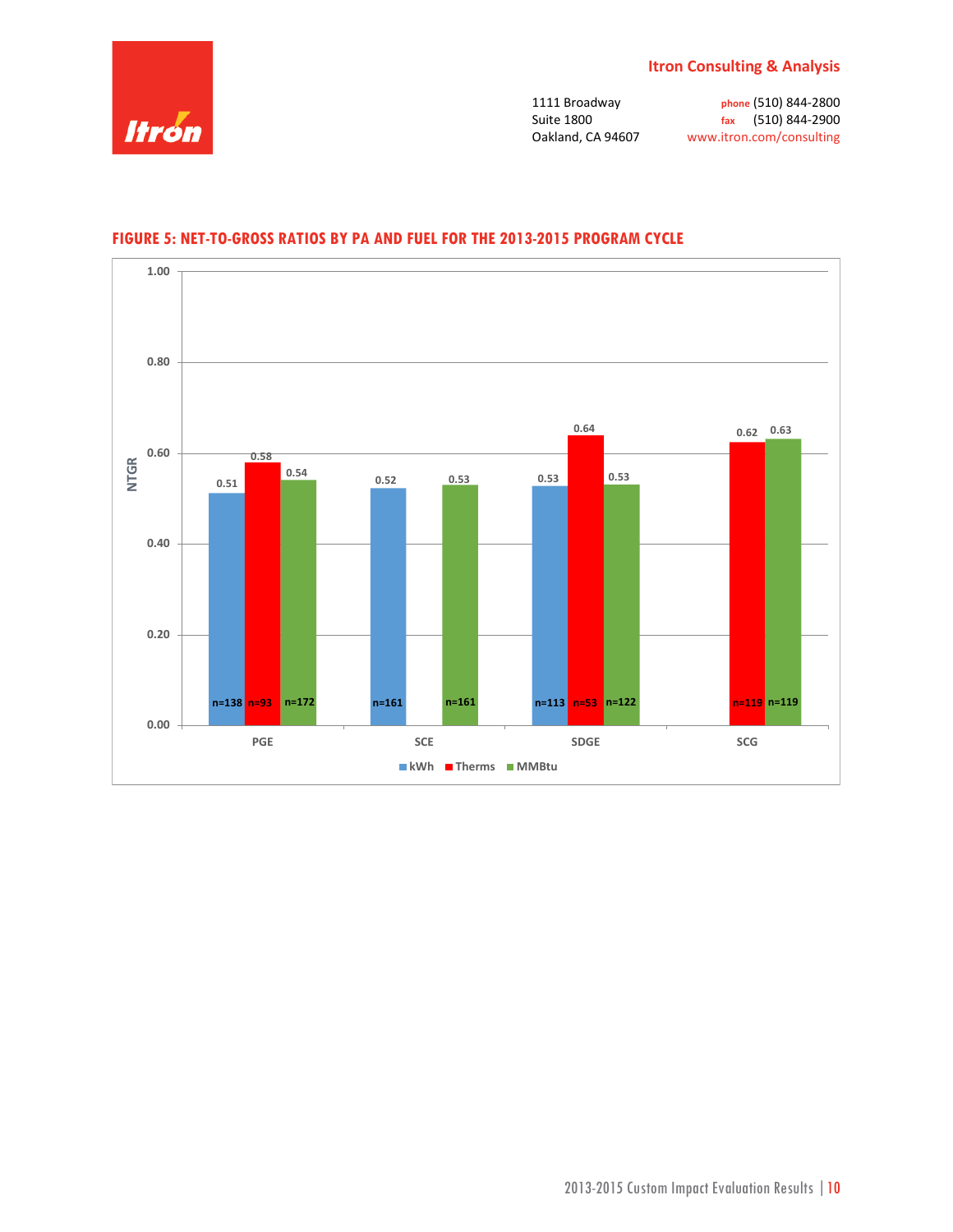

Suite 1800 **fax** (510) 844-2900

1111 Broadway **phone** (510) 844-2800 Oakland, CA 94607 www.itron.com/consulting

|                                | <b>Weighted Average Net-to-Gross Ratios</b> |              |                  |              |  |  |  |
|--------------------------------|---------------------------------------------|--------------|------------------|--------------|--|--|--|
| <b>Results</b>                 | <b>PGE</b>                                  | <b>SCE</b>   | <b>SDG&amp;E</b> | <b>SCG</b>   |  |  |  |
| kWh                            |                                             |              |                  |              |  |  |  |
| Weighted NTGR                  | 0.51                                        | 0.52         | 0.53             |              |  |  |  |
| 90 Percent Confidence Interval | 0.48 to 0.54                                | 0.50 to 0.55 | 0.50 to 0.56     |              |  |  |  |
| <b>Relative Precision</b>      | 0.06                                        | 0.04         | 0.06             | ۰            |  |  |  |
| n NTGR Completes               | 138                                         | 161          | 113              | ۰            |  |  |  |
| N Sampling Units               | 3,511                                       | 2,928        | 557              | ۰            |  |  |  |
| Error ratio (ER)               | 0.41                                        | 0.35         | 0.45             |              |  |  |  |
| Percent of Savings Sampled     | 19%                                         | 32%          | 46%              |              |  |  |  |
| <b>Therms</b>                  |                                             |              |                  |              |  |  |  |
| <b>Weighted NTGR</b>           | 0.58                                        |              | 0.64             | 0.62         |  |  |  |
| 90 Percent Confidence Interval | 0.56 to 0.60                                |              | 0.58 to 0.70     | 0.60 to 0.65 |  |  |  |
| <b>Relative Precision</b>      | 0.04                                        |              | 0.09             | 0.04         |  |  |  |
| n NTGR Completes               | 93                                          |              | 53               | 119          |  |  |  |
| N Sampling Units               | 1,002                                       |              | 206              | 591          |  |  |  |
| Error ratio (ER)               | 0.23                                        | -            | 0.48             | 0.26         |  |  |  |
| Percent of Savings Sampled     | 51%                                         |              | 46%              | 52%          |  |  |  |

#### **TABLE 7: NET-TO-GROSS RATIOS BY PA AND FUEL FOR THE 2013-2015 PROGRAM CYCLE**

 $\mathbf{L}$ 

A comparison with the combined electric and gas (MMBtu) NTGRs shown in Table 2 indicates the following:

- For PGE the kWh NTGR  $(0.51)$  is slightly lower and the Therm NTGR  $(0.58)$  is slightly higher than the MMBtu NTGR (0.54).
- **FOR SCE the kWh NTGR (0.52) is slightly lower than the MMBtu NTGR (0.53). Again, this result is** mostly attributed to the re-stratification of the 2013-2015 electric savings into five equal strata for kWh analysis purposes.
- For SDGE the kWh NTGR (0.53) is equal to, and the Therm NTGR (0.64) is somewhat higher than the MMBtu NTGR (0.53). Since there were only seven gas-only completes in the sample, all with average NTGRs, the electric NTGR is very similar to the MMBtu NTGR. The dual-fuel projects that contribute to the Therm NTGR have slightly higher NTGRs than average, which causes the Therm NTGR to be higher than the MMBtu NTGR.
- For SCG the Therm NTGR (0.62) is slightly lower than the MMBtu NTGR (0.63). This is again due to the re-stratification of the 2013-2015 savings into five equal strata for Therm analysis purposes.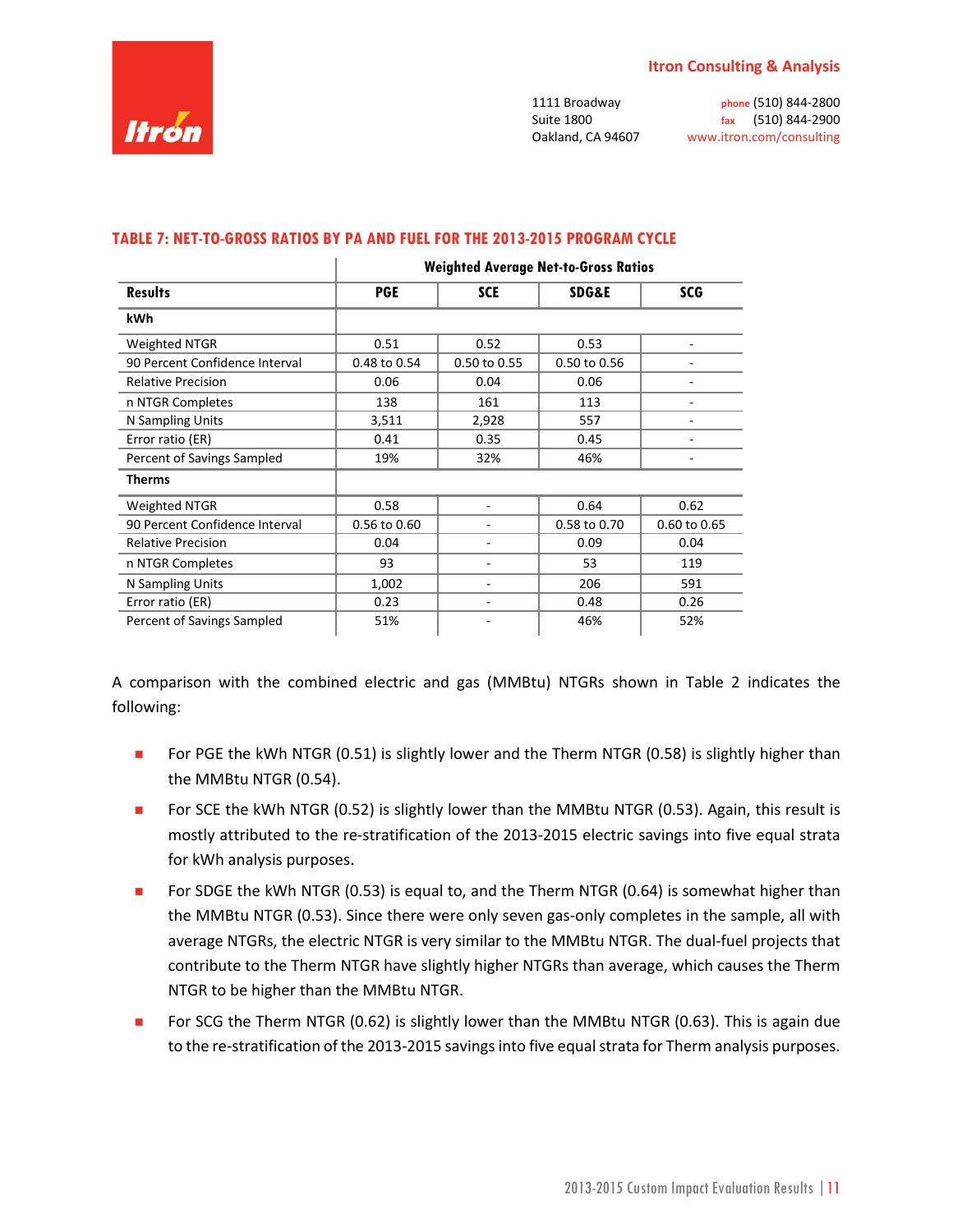

The overall lifecycle net evaluation realization rates (the ratio of net lifecycle evaluated savings to program estimated gross lifecycle savings) by fuel are presented in Figure 6 and Table 8. The lifecycle net realization rates for nonresidential custom projects during the 2013-2015 program cycle vary between 0.23 and 0.42. The combined electric and gas results from Table 3 are included in Table 8 for comparison purposes.

### **FIGURE 6: LIFECYCLE NET REALIZATION RATE RESULTS BY PA AND FUEL FOR THE 2013-2015 PROGRAM CYCLE**

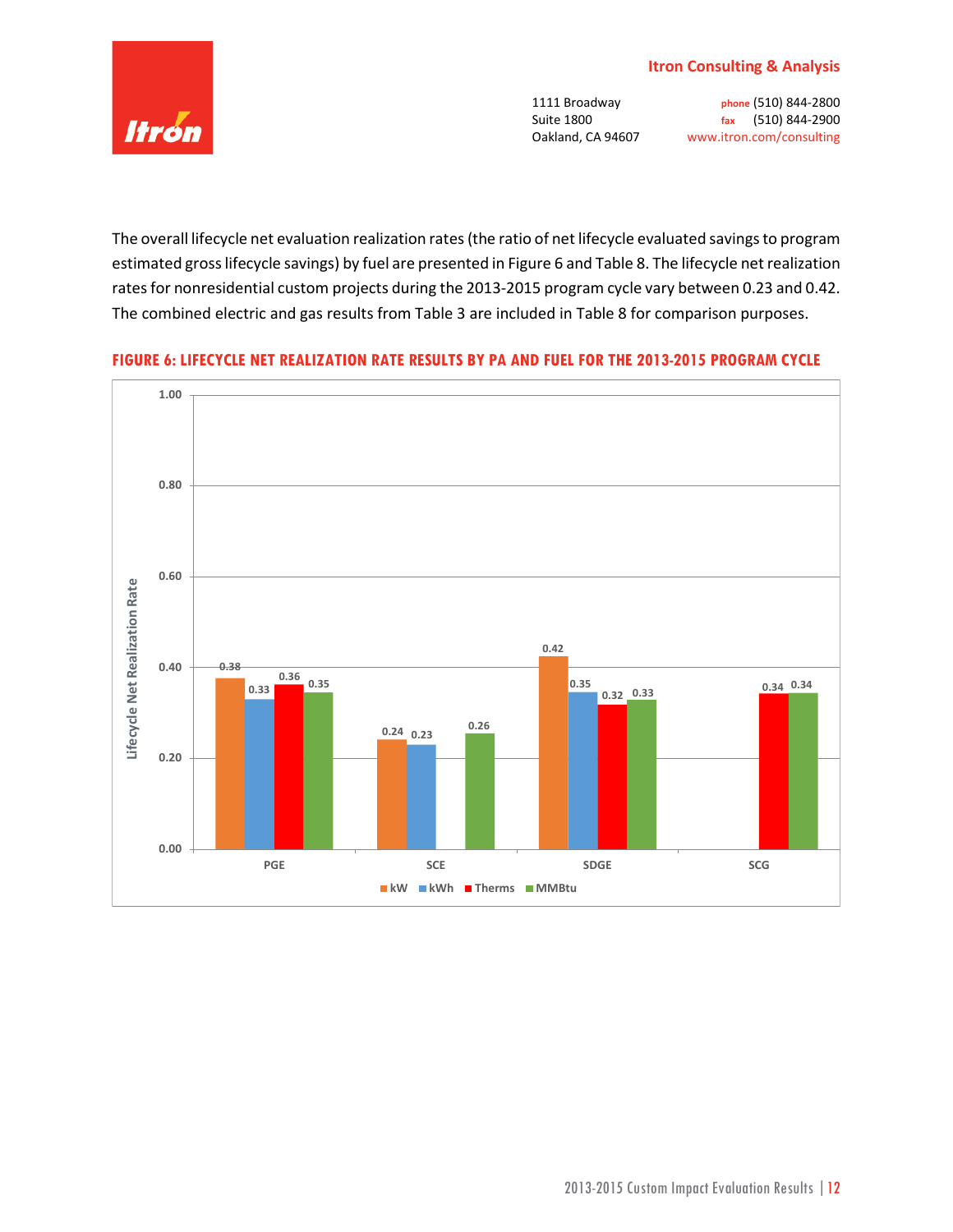

|                                | <b>Lifecycle Net Realization Rate</b> |                  |                  |                  |  |  |  |  |
|--------------------------------|---------------------------------------|------------------|------------------|------------------|--|--|--|--|
| <b>Results</b>                 | <b>PGE</b>                            | <b>SCE</b>       | <b>SDG&amp;E</b> | <b>SCG</b>       |  |  |  |  |
| kWh                            |                                       |                  |                  |                  |  |  |  |  |
| <b>Net Realization Rate</b>    | 0.33                                  | 0.23             | 0.35             |                  |  |  |  |  |
| 90 Percent Confidence Interval | $0.27$ to $0.39$                      | $0.19$ to $0.27$ | $0.29$ to $0.40$ |                  |  |  |  |  |
| <b>Relative Precision</b>      | 0.09                                  | 0.06             | 0.09             |                  |  |  |  |  |
| kW                             |                                       |                  |                  |                  |  |  |  |  |
| <b>Net Realization Rate</b>    | 0.38                                  | 0.24             | 0.42             |                  |  |  |  |  |
| 90 Percent Confidence Interval | 0.20 to 0.56                          | $0.18$ to $0.30$ | 0.330 to 0.52    |                  |  |  |  |  |
| <b>Relative Precision</b>      | 0.29                                  | 0.10             | 0.16             |                  |  |  |  |  |
| <b>Therms</b>                  |                                       |                  |                  |                  |  |  |  |  |
| <b>Net Realization Rate</b>    | 0.36                                  |                  | 0.32             | 0.34             |  |  |  |  |
| 90 Percent Confidence Interval | $0.32$ to $0.40$                      |                  | $0.23$ to $0.41$ | $0.29$ to $0.39$ |  |  |  |  |
| <b>Relative Precision</b>      | 0.06                                  |                  | 0.15             | 0.08             |  |  |  |  |
| <b>MMBtu</b>                   |                                       |                  |                  |                  |  |  |  |  |
| <b>Net Realization Rate</b>    | 0.35                                  | 0.26             | 0.33             | 0.34             |  |  |  |  |
| 90 Percent Confidence Interval | 0.31 to 0.38                          | 0.21 to 0.30     | 0.29 to 0.37     | 0.29 to 0.39     |  |  |  |  |
| <b>Relative Precision</b>      | 0.06                                  | 0.07             | 0.07             | 0.08             |  |  |  |  |

#### **TABLE 8: NET REALIZATION RATES BY PA AND FUEL FOR THE 2013-2015 PROGRAM CYCLE**

Fuel-specific net realization rates are very similar to MMBtu net realization rates.

- **For PGE the lifecycle kWh net realization rate (0.33) is slightly lower, and the Therm net realization** rate (0.36) is slightly higher than the MMBtu net realization rate (0.35).
- **For SCE the lifecycle kWh net realization rate (0.23) is slightly lower than then MMBtu net** realization rate (0.26).
- For SDGE the lifecycle kWh net realization rate (0.35) is slightly higher, and the Therm net realization rate (0.32) is slightly lower than the MMBtu net realization rate (0.33).
- For SCG the lifecycle Therm net realization rate is identical to the lifecycle MMBtu net realization rate (0.34).

The differences noted above are not statistically significant.